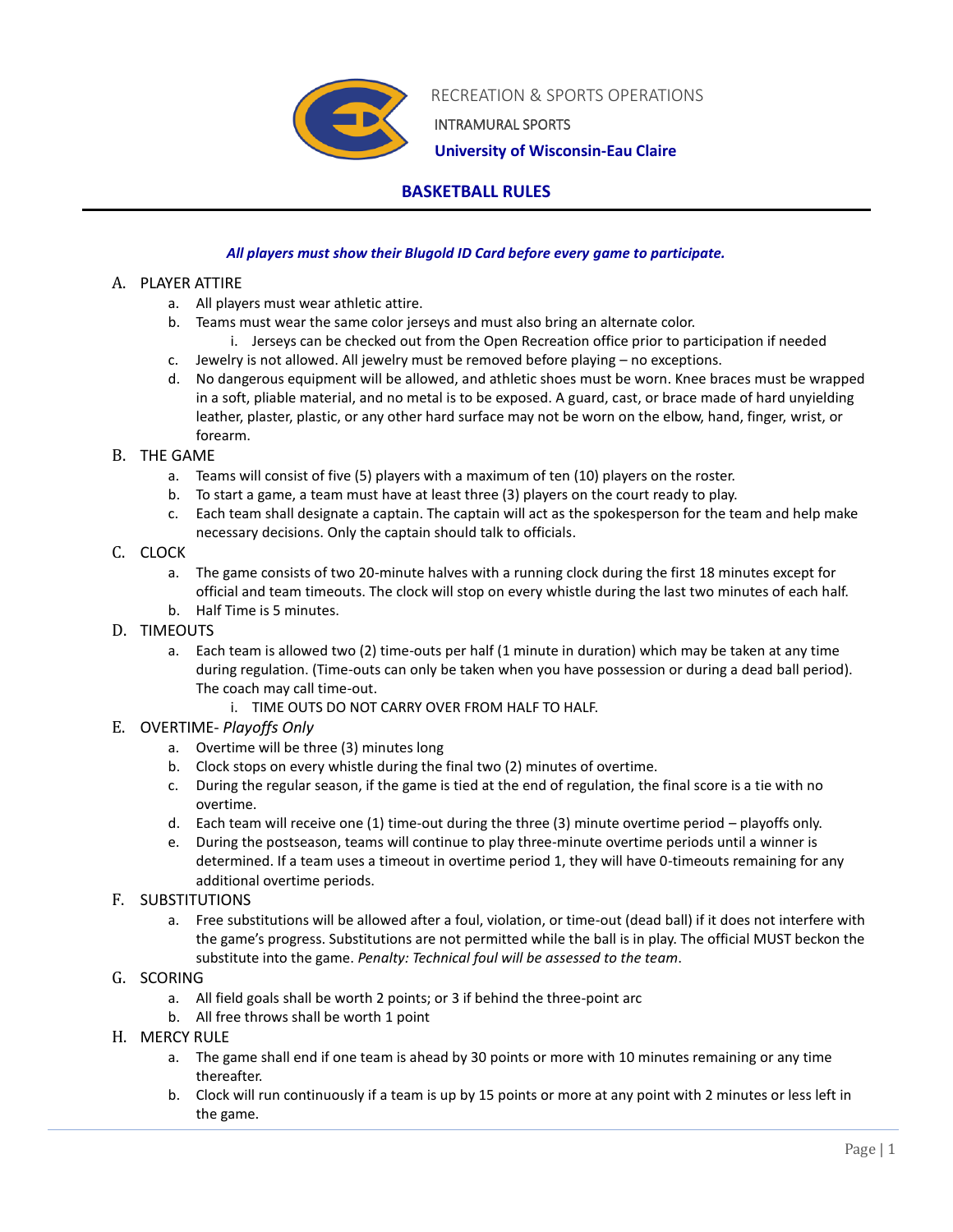c. Game time is forfeit time. Teams should be ready to play at the scheduled game time.

## I. PLAYER CONDUCT

- a. Abusive or insulting language, acts of unfair play, and managers, coaches, or substitutes on the court of play will result in suspension.
- b. Team conduct will be registered, by the officials, following the game, on a 1 to 6 scale.
- c. A team will be made ineligible for the playoffs if their sportsmanship score is less than a 4

### J. DUNKING

a. **No dunking at any time will be allowed.** The basket will not count. Any dunking before, during, or after play will result in the following: *Technical foul assessed, immediate ejection from contest, and a possible suspension. Participants dunking before or after the game will be removed from the facility.* 

#### K. POSESSION

- a. A jump ball will decide the first possession of regulation and all overtime periods.
- b. Jump ball is declared when…
	- i. Opponents have hands so firmly around the ball that control cannot be obtained without undue roughness.
	- ii. An opponent places their hands on the ball and prevents an airborne player from throwing the ball or releasing it on a try.
- c. If the ball goes out-of-bounds and was last touched simultaneously by 2 opponents, or if the official is in doubt as to who last touched the ball, or if the officials disagree, play shall be resumed by awarding the ball entitled to the next possession (jump ball).
- d. It is a jump ball if the ball becomes lodged in between the rim and the basket.

### L. TEAM BOX

- a. Only players and one (**1**) coach may be on the sideline.
- b. All other fans and spectators must remain in the spectator viewing areas designated by the Competitive Sports staff. Any player, coach, or fan that interferes with the play of the game is subject to a technical foul or removal from the playing area.

#### M. DEFINITION OF PLAYING TERMS

- a. Player Control Foul:
	- i. Foul committed by a player while they are in control of the ball or while they are an airborne shooter. *Penalty: taking the ball out of bounds or free throws*
- b. Bonus Shot:
	- i. A team will reach the bonus beginning with the seventh (7th) team foul in each half. During a non-shooting foul, the player will receive a 'one & one' opportunity, if the player makes the first shot, they are given another.

### c. Double Bonus:

- i. On the teams tenth (10th) foul the opposing team will be shot two (2) shots.
- d. Technical Foul:
	- i. A foul by a non-player or a player foul, which does not involve contact, or a foul involving unsportsmanlike conduct. ((Two (2) shots and the ball out-of-bounds at half court)). This is also a personal foul.
- e. Intentional Foul:
	- i. Personal or technical foul designed to neutralize and opponent's obvious advantage, a contact foul that is excessive in nature as deemed by the game officials, or any combination of the above. Two shots and the ball out-of-bounds at the point of interruption. This is a personal foul.
- f. Flagrant Foul:
	- i. Personal or technical foul that the official judges deemed to be especially dangerous or unsportsmanlike. (Two (2) shots and the ball out-of-bound at half court, and the offender is removed from the game)
- g. Player Control:
	- i. A player is in control when they are holding a live ball or dribbling it.
- h. Team Control:
	- i. A team is in control when players of the team are in control and while a live ball is being passed between teammates.
	- ii. Team control continues until: